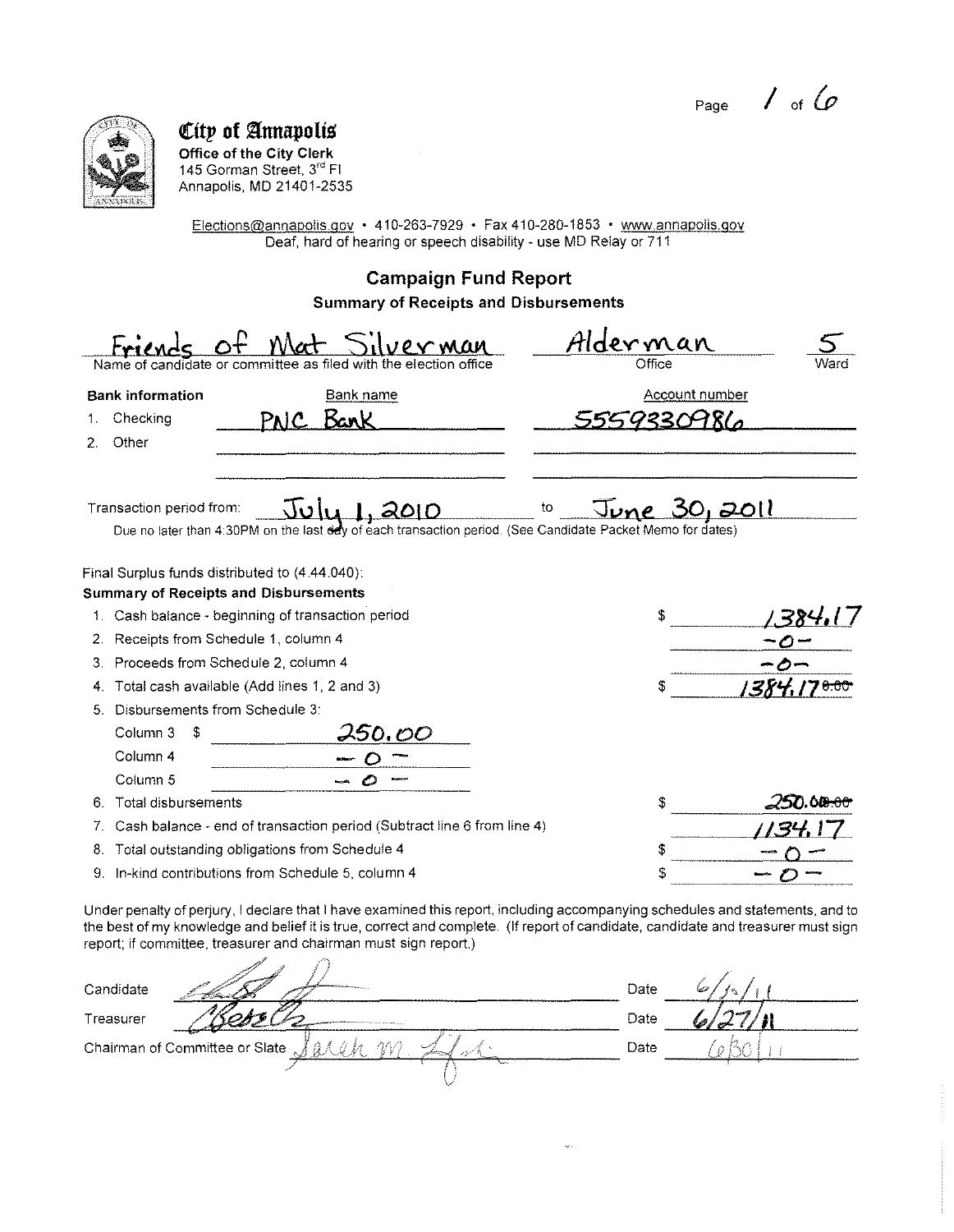Page  $\mathcal{Z}$  of  $\mathcal{Q}$ 



 $\overline{a}$ 

## **City of Annapolis**

**Office of the City Clerk**  145 Gorman Street, 3<sup>rd</sup> Fl Annapolis, MD 21401-2535

Elections@annapolis.gov • 410-263-7929 • Fax 410-280-1853 • www.annapolis.gov Deaf, hard of hearing or speech disability - use MD Relay or 711

 $N$ ame of candidate or committee **Report period - transactions from**  $\overline{\mathrm{J\nu}}$ **ly** 

|                                                                              |    | ------------------------------------- | - 200 |  |
|------------------------------------------------------------------------------|----|---------------------------------------|-------|--|
| $- - - -$<br>and an annual property of the contract of the contract of<br>__ | 75 |                                       |       |  |

### **Schedule 1 - Contributions and Receipts**

(Excluding Transfers, Loans and In-kind Contributions)

| Date<br>received | Complete name and residence<br>address of Payer | Description of receipt. See instructions for code. |                                              |         | Amount |  |
|------------------|-------------------------------------------------|----------------------------------------------------|----------------------------------------------|---------|--------|--|
|                  |                                                 | Code *                                             | <b>Ticket price</b>                          | Cash    |        |  |
|                  |                                                 |                                                    |                                              | Check # |        |  |
|                  |                                                 |                                                    | * T, enter price per ticket Rcpt #           |         |        |  |
|                  |                                                 |                                                    | Aggregate amount received from Payer to date |         |        |  |
|                  |                                                 | Code <sup>*</sup>                                  | <b>Ticket price</b>                          | Cash    |        |  |
|                  |                                                 |                                                    |                                              | Check # |        |  |
|                  |                                                 |                                                    | * T, enter price per ticket Rcpt #           |         |        |  |
|                  |                                                 |                                                    | Aggregate amount received from Payer to date |         |        |  |
|                  |                                                 | Code *                                             | Ticket price                                 | Cash    |        |  |
|                  |                                                 |                                                    |                                              | Check # |        |  |
|                  |                                                 |                                                    | * T, enter price per ticket Rcpt #           |         |        |  |
|                  |                                                 | Aggregate amount received from Payer to date       |                                              |         |        |  |
|                  |                                                 | Code *                                             | Ticket price                                 | Cash    |        |  |
|                  |                                                 |                                                    |                                              | Check # |        |  |
|                  |                                                 |                                                    | * T, enter price per ticket Rcpt #           |         |        |  |
|                  |                                                 | Aggregate amount received from Payer to date       |                                              |         |        |  |
|                  |                                                 | Code <sup>*</sup>                                  | Ticket price                                 | Cash    |        |  |
|                  |                                                 |                                                    |                                              | Check # |        |  |
|                  |                                                 |                                                    | * T, enter price per ticket Rcpt #           |         |        |  |
|                  |                                                 |                                                    | Aggregate amount received from Payer to date |         |        |  |
|                  |                                                 | Code <sup>*</sup>                                  | <b>Ticket price</b>                          | Cash    |        |  |
|                  |                                                 |                                                    |                                              | Check # |        |  |
|                  |                                                 |                                                    | * T, enter price per ticket Rcpt #           |         |        |  |
|                  |                                                 | Aggregate amount received from Payer to date       |                                              |         |        |  |
|                  |                                                 | Code <sup>*</sup>                                  | Ticket price                                 | Cash    |        |  |
|                  |                                                 |                                                    |                                              | Check # |        |  |
|                  |                                                 |                                                    | * T, enter price per ticket Rcpt #           |         |        |  |
|                  |                                                 |                                                    | Aggregate amount received from Payer to date |         |        |  |

Total this page \$

*-o-*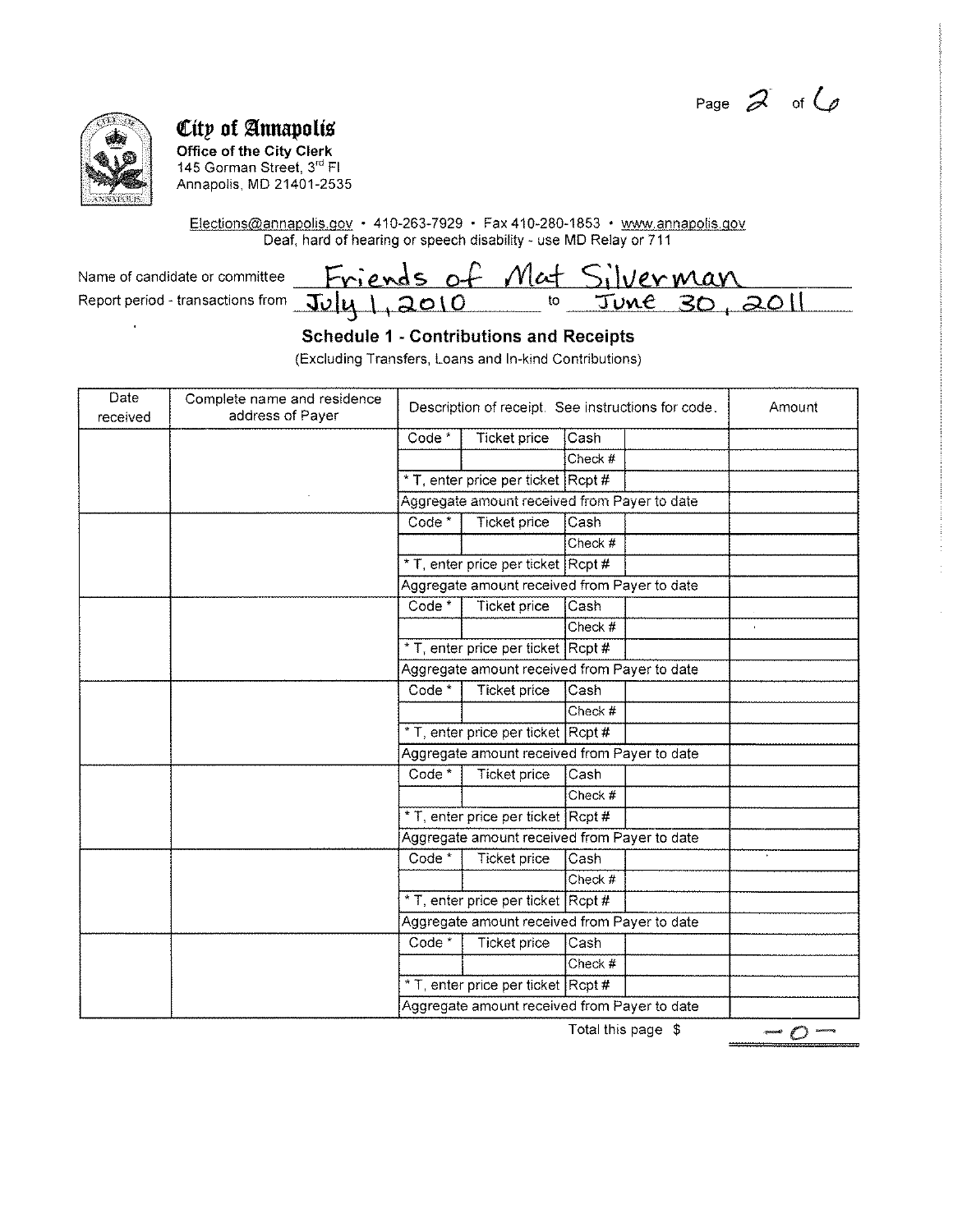Page  $3$  of  $6$ 



**City of Annapolis**<br>Office of the City Clerk<br>145 Gorman Street, 3<sup>rd</sup> Fl Annapolis, MD 21401-2535

Elections@annapolis.gov • 410-263-7929 • Fax 410-280-1853 • www.annapolis.gov<br>Deaf, hard of hearing or speech disability - use MD Relay or 711

| Name of candidate or committee                                  | <u>Friends of Mat Silverman</u> |  |  |  |
|-----------------------------------------------------------------|---------------------------------|--|--|--|
| Report period - transactions from July 1, 2010 to June 30, 2011 |                                 |  |  |  |

### **Schedule 2 - Loans and Transfers**

| Date<br>received | Complete name and residence<br>address of Payer | Description of loan or transfer            | Amount |
|------------------|-------------------------------------------------|--------------------------------------------|--------|
|                  |                                                 | Aggregate amount of<br>loan or transfer \$ |        |
|                  |                                                 | Aggregate amount of<br>loan or transfer \$ |        |
|                  |                                                 | Aggregate amount of<br>loan or transfer \$ |        |
|                  |                                                 | Aggregate amount of<br>loan or transfer \$ |        |
|                  |                                                 | Aggregate amount of<br>loan or transfer \$ |        |
|                  |                                                 | Aggregate amount of<br>loan or transfer \$ |        |
|                  |                                                 | Aggregate amount of<br>loan or transfer \$ |        |
|                  |                                                 | Aggregate amount of<br>loan or transfer \$ |        |
|                  |                                                 | Aggregate amount of<br>loan or transfer \$ |        |
|                  |                                                 | Aggregate amount of<br>loan or transfer \$ |        |
|                  |                                                 | Total this page \$                         |        |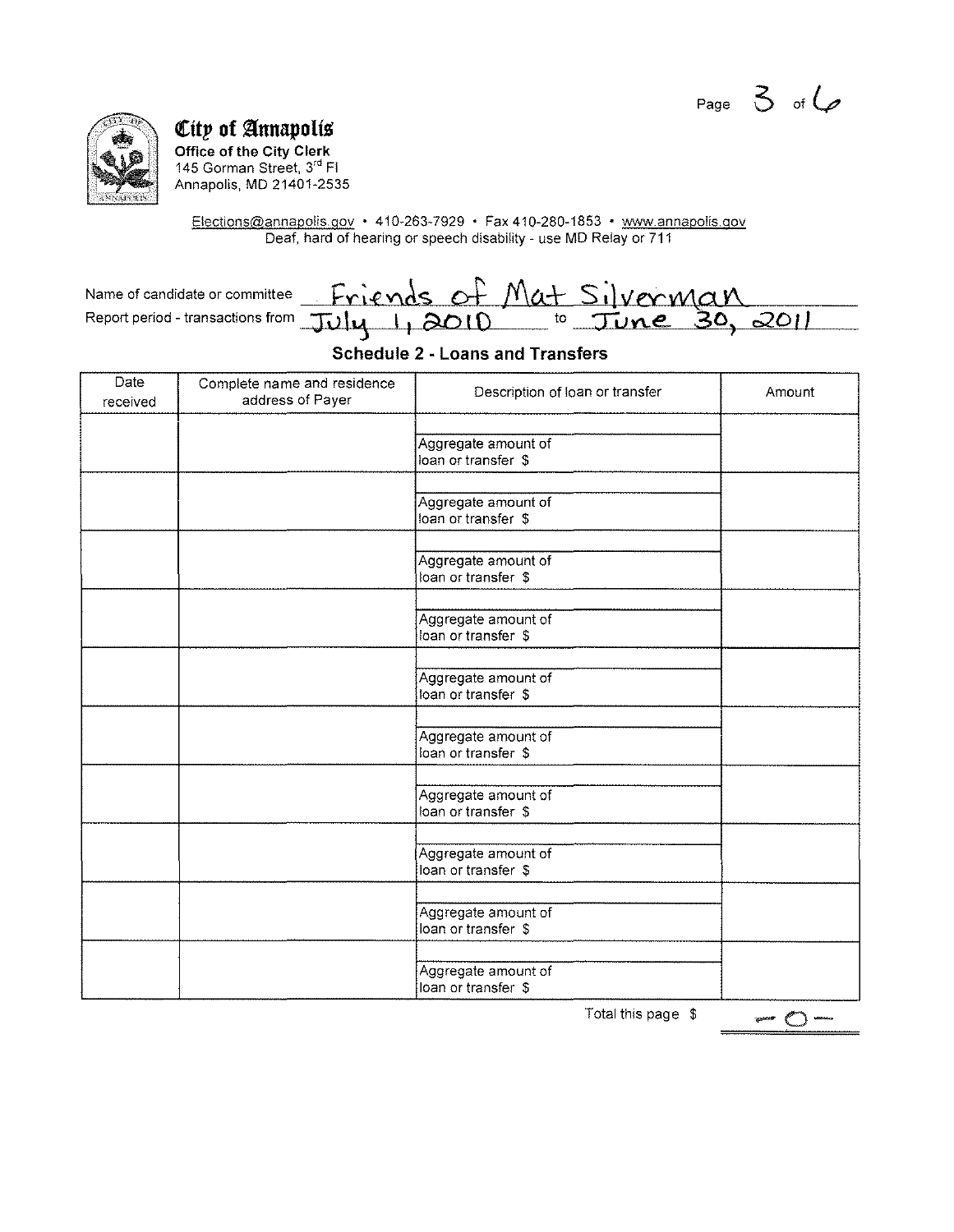Page  $4$  of  $6$ 



# City of Annapolis

Office of the City Clerk 145 Gorman Street,  $3<sup>rd</sup>$  FI Annapolis, MD 21401-2535

Elections@annapolis.gov • 410-263-7929 • Fax 410-280-1853 • www.annapolis.gov Deaf, hard of hearing or speech disability - use MD Relay or 711

Name of candidate or committee <u>Friends</u> of Mat Silverman<br>Report period - transactions from July 1, 2010 to June 30, 2011

|      | $\overline{2}$                | 3    |               | 4                                                     |        | 5             |           |                                           |                             |            |
|------|-------------------------------|------|---------------|-------------------------------------------------------|--------|---------------|-----------|-------------------------------------------|-----------------------------|------------|
|      |                               |      |               | Salaries and all payments other than loan<br>payments |        | Loan payments |           | Transfers to other<br>funds (candidate or |                             |            |
| Date | Payee and<br>address          | Code | Amount        |                                                       | Method | Amount        |           | Method                                    | committee name<br>required) | Amount     |
|      | 8/6/2010 Eleat Ron Battany CO |      |               | Check #                                               | 101    |               | Check #   |                                           |                             |            |
|      |                               |      | 1250.00       | Cash                                                  |        |               | Cash      |                                           |                             |            |
|      |                               |      |               | Rept#                                                 |        |               | Recpt#    |                                           |                             |            |
|      |                               |      |               | Check #                                               |        |               | Check #   |                                           |                             |            |
|      |                               |      |               | Cash                                                  |        |               | Cash      |                                           |                             |            |
|      |                               |      |               | Rcpt#                                                 |        |               | Rcpt #    |                                           |                             |            |
|      |                               |      |               | Check #                                               |        |               | Check #   |                                           |                             |            |
|      |                               |      |               | Cash                                                  |        |               | Cash      |                                           |                             |            |
|      |                               |      |               | Rcpt #                                                |        |               | Rcpt#     |                                           |                             |            |
|      |                               |      |               | Check #                                               |        |               | Check #   |                                           | $\sim$<br><b>Contract</b>   |            |
|      |                               |      |               | Cash                                                  |        |               | Cash      |                                           |                             |            |
|      |                               |      |               | Rcpt #                                                |        |               | Rept#     |                                           |                             |            |
|      |                               |      |               | Check #                                               |        |               | Check $#$ |                                           |                             |            |
|      |                               |      |               | Cash                                                  |        |               | Cash      |                                           |                             |            |
|      |                               |      |               | Rcpt#                                                 |        |               | Rcpt #    |                                           |                             |            |
|      | Totals this page \$           |      | <u>250.00</u> |                                                       |        | $-0-$         |           |                                           |                             | $-\sigma-$ |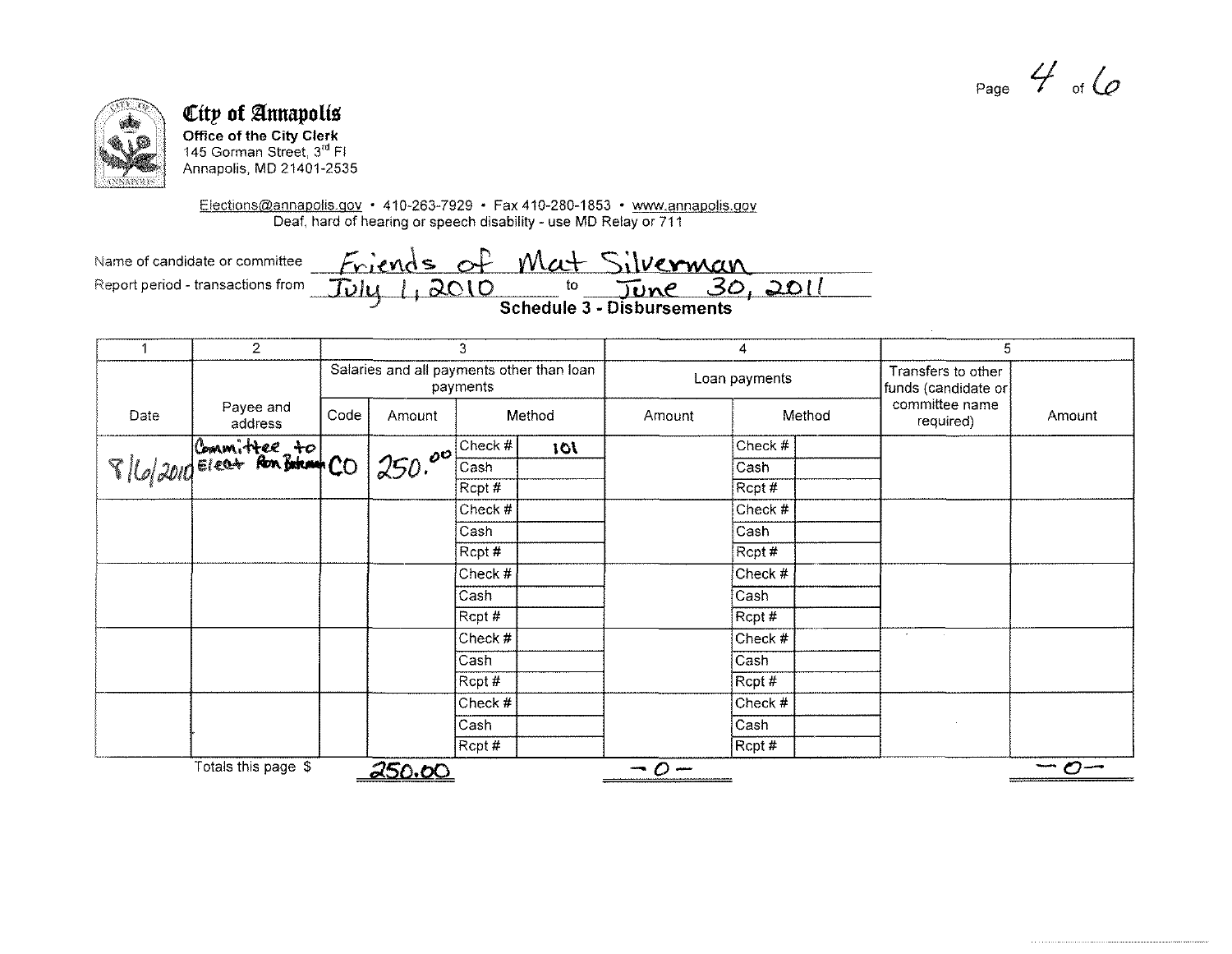Page  $5$  of  $6$ 



Debts as of

City of Annapolis Office of the City Clerk 145 Gorman Street, 3<sup>rd</sup> Fl Annapolis, MD 21401-2535

Elections@annapolis.gov • 410-263-7929 • Fax 410-280-1853 • www.annapolis.gov Deaf, hard of hearing or speech disability - use MD Relay or 711

Name of fund or committee

Friends of Mat Silverman <u>June 30, 2011</u>

### Schedule 4 - Outstanding Obligations as of End of Report Period

| $\mathbf 1$                                                                                                                        | $\overline{2}$                                     | $\mathbf{3}$       | 4      |
|------------------------------------------------------------------------------------------------------------------------------------|----------------------------------------------------|--------------------|--------|
| Name and address                                                                                                                   | Description of debt (Loans,<br>unpaid bills, etc.) | Date debt incurred | Amount |
|                                                                                                                                    |                                                    |                    |        |
|                                                                                                                                    |                                                    |                    |        |
| $\sim 100$ km s $^{-1}$                                                                                                            |                                                    |                    |        |
| $\mathcal{L}(\mathcal{L}^{\mathcal{L}})$ and $\mathcal{L}(\mathcal{L}^{\mathcal{L}})$ and $\mathcal{L}(\mathcal{L}^{\mathcal{L}})$ |                                                    |                    | $\sim$ |
|                                                                                                                                    |                                                    |                    |        |
|                                                                                                                                    |                                                    |                    |        |
|                                                                                                                                    |                                                    |                    |        |
|                                                                                                                                    |                                                    |                    |        |
| $\sim 10^7$<br>$\sim 10^{11}$ m                                                                                                    |                                                    |                    |        |
|                                                                                                                                    | $\epsilon$                                         |                    |        |
|                                                                                                                                    | $\mathcal{L} = \mathcal{R}$ .                      |                    |        |
|                                                                                                                                    |                                                    |                    |        |
|                                                                                                                                    |                                                    |                    |        |
|                                                                                                                                    |                                                    |                    |        |

Total this page  $\phi \leftrightarrow \phi$  -